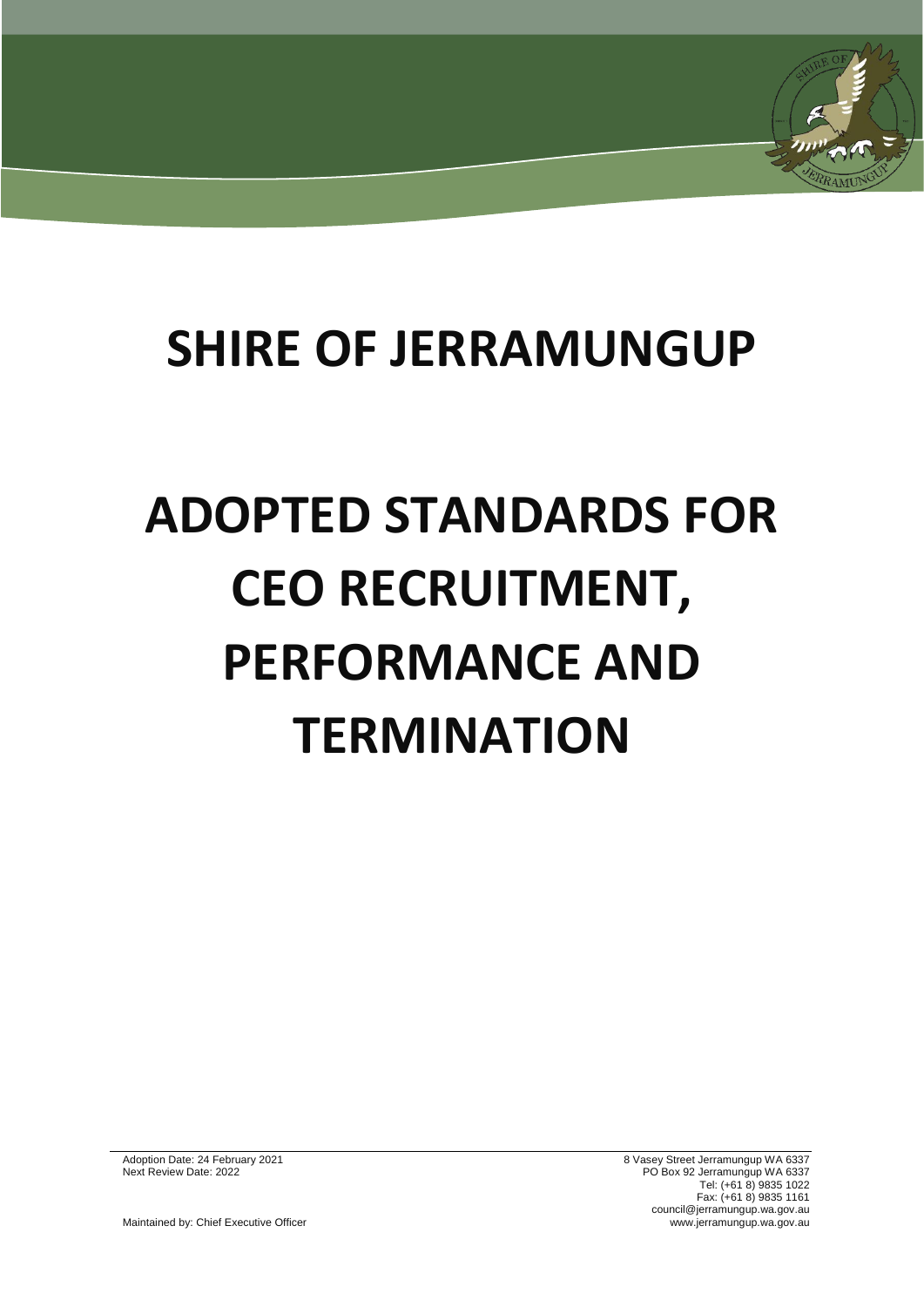Schedule 2 — Model standards for CEO recruitment, performance and termination [*Local Government Act 1995* section5.39A and *Local Government (Administration) Regulations 1996* regulation 18FA].

# **1. Citation**

These are the Shire of Jerramungup Standards for CEO Recruitment, Performance and Termination.

## **2. Terms used**

(1) In these standards —

*Act* means the *Local Government Act 1995*;

*additional performance criteria* means performance criteria agreed by the local government and the CEO under clause 16(1)(b);

*applicant* means a person who submits an application to the local government for the position of CEO;

*CEO* means the local government's Chief Executive Officer;

*contract of employment* means the written contract, as referred to in section 5.39 of the Act, that governs the employment of the CEO;

*contractual performance criteria* means the performance criteria specified in the CEO's contract of employment as referred to in section 5.39(3)(b) of the Act;

job description form means the job description form for the position of CEO approved by the local government under clause 5(2);

*local government* means the [insert name of local government];

*selection criteria* means the selection criteria for the position of Chief Executive Officer determined by the local government under clause 5(1) and set out in the job description form;

*selection panel* means the selection panel established by the local government under clause 8 for the employment of a person in the position of CEO.

(2) Other terms used in these standards that are also used in the Act have the same meaning as they have in the Act, unless the contrary intention appears.

# **Division 2 — Standards for recruitment of CEOs**

## **3. Overview of Division**

This Division sets out standards to be observed by the local government in relation to the recruitment of CEOs.

# **4. Application of Division**

(1) Except as provided in subclause (2), this Division applies to any recruitment and selection process carried out by the local government for the employment of a person in the position of CEO.

(2) This Division does not apply —

(a) if it is proposed that the position of CEO be filled by a person in a class prescribed for the purposes of section 5.36(5A) of the Act; or

(b) in relation to a renewal of the CEO's contract of employment, except in the circumstances referred to in clause 13(2).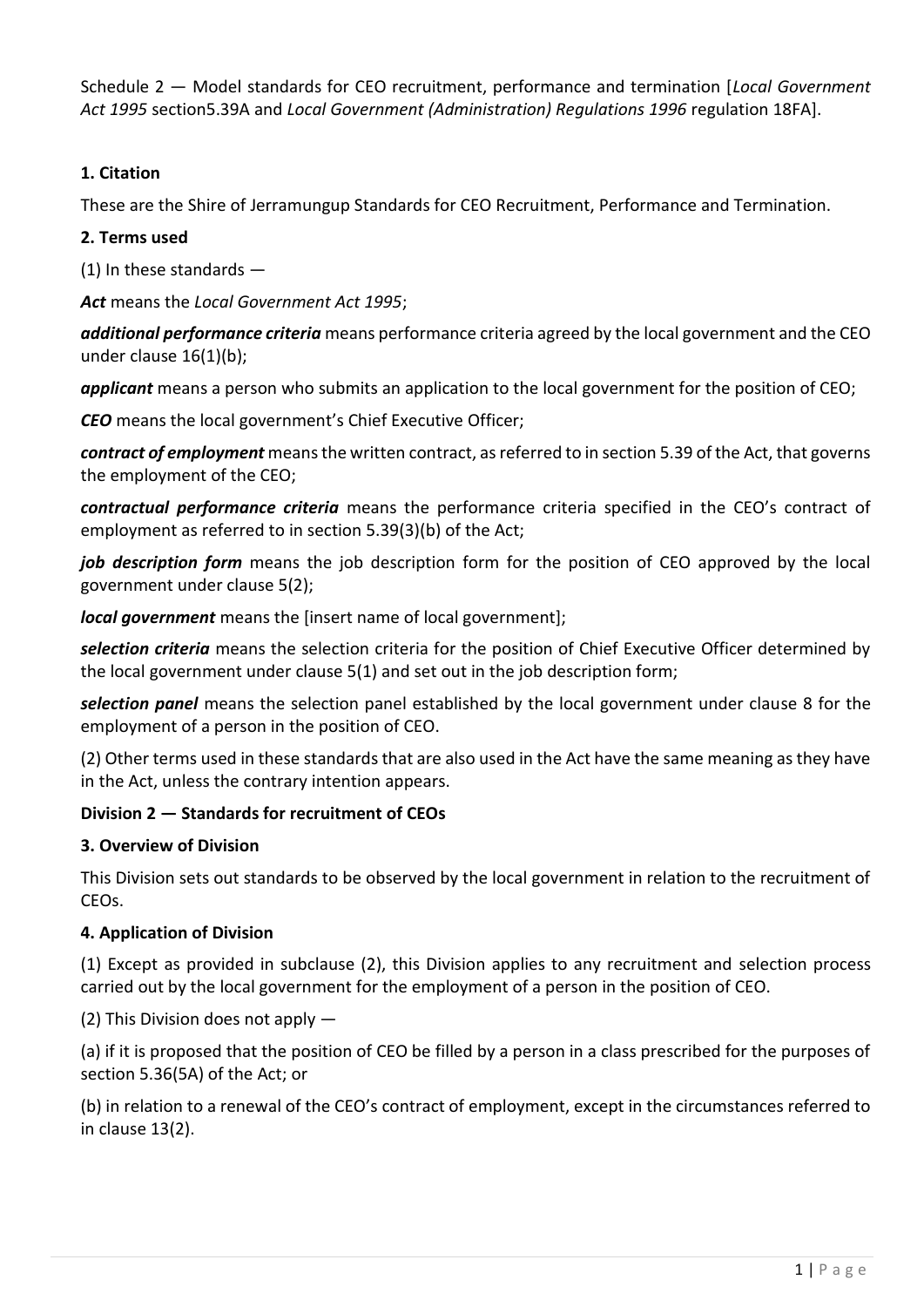# **5. Determination of selection criteria and approval of job description form**

(1) The local government must determine the selection criteria for the position of CEO, based on the local government's consideration of the knowledge, experience, qualifications and skills necessary to effectively perform the duties and responsibilities of the position of CEO of the local government.

(2) The local government must, by resolution of an absolute majority of the council, approve a job description form for the position of Chief Executive Officer which sets out —

(a) the duties and responsibilities of the position; and

(b) the selection criteria for the position determined in accordance with subclause (1).

#### **6. Advertising requirements**

(1) If the position of CEO is vacant, the local government must ensure it complies with section 5.36(4) of the Act and the Local Government (Administration) Regulations 1996 regulation 18A.

(2) If clause 13 applies, the local government must advertise the position of CEO in the manner referred to in the Local Government (Administration) Regulations 1996 regulation 18A as if the position was vacant.

#### **7. Job description form to be made available by local government**

If a person requests the local government to provide to the person a copy of the job description form, the local government must —

(a) inform the person of the website address referred to in the

Local Government (Administration) Regulations 1996 regulation 18A(2)(da); or

(b) if the person advises the local government that the person is unable to access that website address —

(i) email a copy of the job description form to an email address provided by the person; or

(ii) mail a copy of the job description form to a postal address provided by the person.

#### **8. Establishment of selection panel for employment of CEO**

 $(1)$  In this clause  $-$ 

*independent person* means a person other than any of the following —

(a) a council member;

(b) an employee of the local government;

(c) a human resources consultant engaged by the local government.

(2) The local government must establish a selection panel to conduct the recruitment and selection process for the employment of a person in the position of CEO.

(3) The selection panel must comprise —

(a) council members (the number of which must be determined by the local government); and

(b) at least 1 independent person.

#### **9. Recommendation by selection panel**

(1) Each applicant's knowledge, experience, qualifications and skills must be assessed against the selection criteria by or on behalf of the selection panel.

(2) Following the assessment referred to in subclause (1), the selection panel must provide to the local government —

(a) a summary of the selection panel's assessment of each applicant; and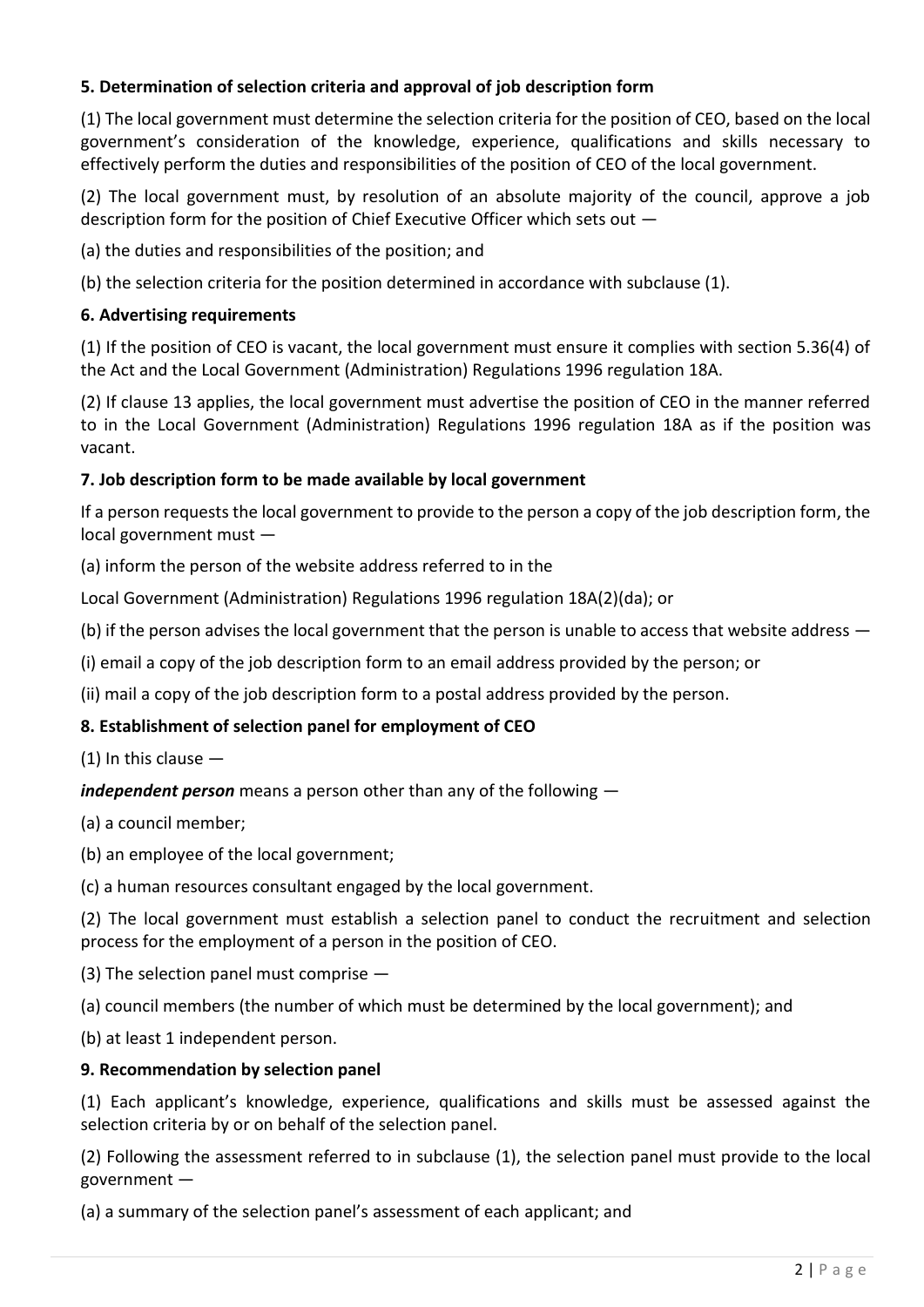(b) unless subclause (3) applies, the selection panel's recommendation as to which applicant or applicants are suitable to be employed in the position of CEO.

(3) If the selection panel considers that none of the applicants are suitable to be employed in the position of CEO, the selection panel must recommend to the local government —

(a) that a new recruitment and selection process for the position be carried out in accordance with these standards; and

(b) the changes (if any) that the selection panel considers should be made to the duties and responsibilities of the position or the selection criteria.

(4) The selection panel must act under subclauses (1), (2) and (3)  $-$ 

(a) in an impartial and transparent manner; and

(b) in accordance with the principles set out in section 5.40 of the Act.

(5) The selection panel must not recommend an applicant to the local government under subclause (2)(b) unless the selection panel has —

(a) assessed the applicant as having demonstrated that the applicant's knowledge, experience, qualifications and skills meet the selection criteria; and

(b) verified any academic, or other tertiary level, qualifications the applicant claims to hold; and

(c) whether by contacting referees provided by the applicant or making any other inquiries the selection panel considers appropriate, verified the applicant's character, work history, skills, performance and any other claims made by the applicant.

(6) The local government must have regard to, but is not bound to accept, a recommendation made by the selection panel under this clause.

## **10. Application of cl. 5 where new process carried out**

(1) This clause applies if the local government accepts a recommendation by the selection panel under clause 9(3)(a) that a new recruitment and selection process for the position of CEO be carried out in accordance with these standards.

(2) Unless the local government considers that changes should be made to the duties and responsibilities of the position or the selection criteria —

(a) clause 5 does not apply to the new recruitment and selection process; and

(b) the job description form previously approved by the local government under clause 5(2) is the job description form for the purposes of the new recruitment and selection process.

## **11. Offer of employment in position of CEO**

Before making an applicant an offer of employment in the position of CEO, the local government must, by resolution of an absolute majority of the council, approve —

(a) the making of the offer of employment to the applicant; and

(b) the proposed terms of the contract of employment to be entered into by the local government and the applicant.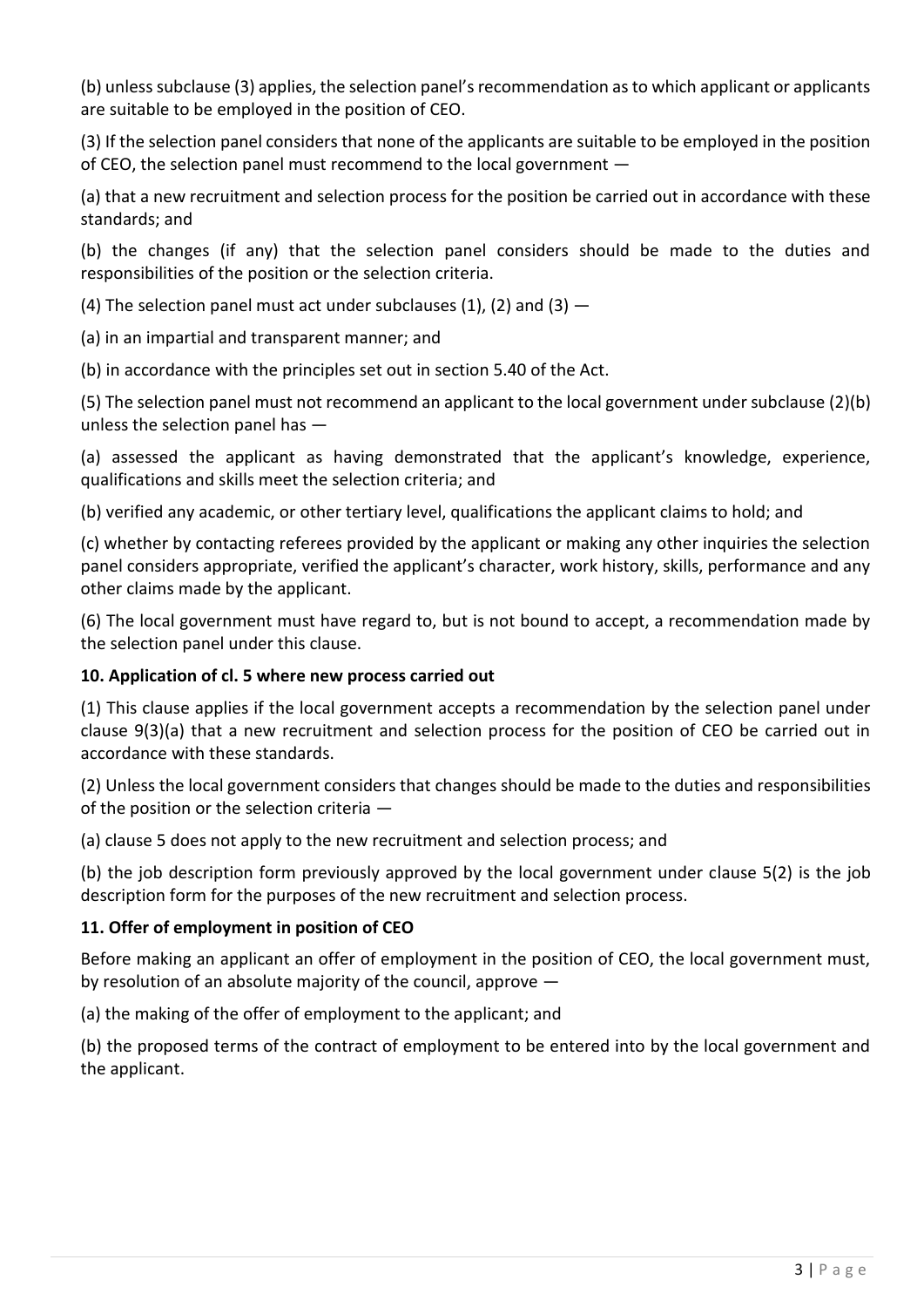# **12. Variations to proposed terms of contract of employment**

(1) This clause applies if an applicant who is made an offer of employment in the position of CEO under clause 11 negotiates with the local government a contract of employment (the negotiated contract) containing terms different to the proposed terms approved by the local government under clause 11(b).

(2) Before entering into the negotiated contract with the applicant, the local government must, by resolution of an absolute majority of the council, approve the terms of the negotiated contract.

#### **13. Recruitment to be undertaken on expiry of certain CEO contracts**

 $(1)$  In this clause  $-$ 

commencement day means the day on which the Local Government (Administration) Amendment Regulations 2021 regulation 6 comes into operation.

(2) This clause applies if —

(a) upon the expiry of the contract of employment of the person (the incumbent CEO) who holds the position of CEO —

(i) the incumbent CEO will have held the position for a period of 10 or more consecutive years, whether that period commenced before, on or after commencement day; and

(ii) a period of 10 or more consecutive years has elapsed since a recruitment and selection process for the position was carried out, whether that process was carried out before, on or after commencement day; and

(b) the incumbent CEO has notified the local government that they wish to have their contract of employment renewed upon its expiry.

(3) Before the expiry of the incumbent CEO's contract of employment, the local government must carry out a recruitment and selection process in accordance with these standards to select a person to be employed in the position of CEO after the expiry of the incumbent CEO's contract of employment.

(4) This clause does not prevent the incumbent CEO's contract of employment from being renewed upon its expiry if the incumbent CEO is selected in the recruitment and selection process referred to in subclause (3) to be employed in the position of CEO.

## **14. Confidentiality of information**

The local government must ensure that information provided to, or obtained by, the local government in the course of a recruitment and selection process for the position of CEO is not disclosed, or made use of, except for the purpose of, or in connection with, that recruitment and selection process.

#### **Division 3 — Standards for review of performance of CEOs**

#### **15. Overview of Division**

This Division sets out standards to be observed by the local government in relation to the review of the performance of CEOs.

#### **16. Performance review process to be agreed between local government and CEO**

(1) The local government and the CEO must agree on —

(a) the process by which the CEO's performance will be reviewed; and

(b) any performance criteria to be met by the CEO that are in addition to the contractual performance criteria.

(2) Without limiting subclause (1), the process agreed under subclause (1)(a) must be consistent with clauses 17, 18 and 19.

(3) The matters referred to in subclause (1) must be set out in a written document.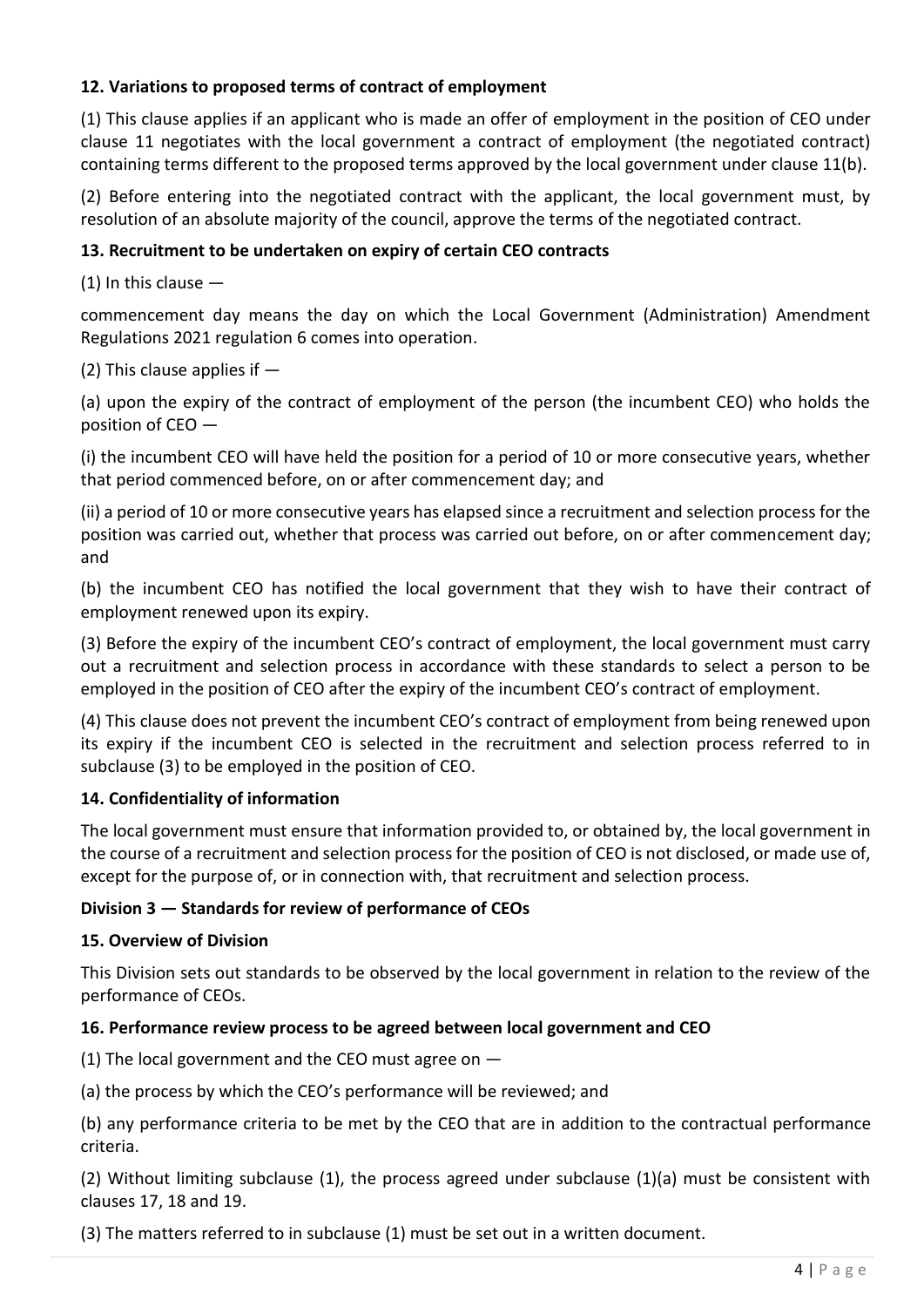# **17. Carrying out a performance review**

(1) A review of the performance of the CEO by the local government must be carried out in an impartial and transparent manner.

(2) The local government must —

(a) collect evidence regarding the CEO's performance in respect of the contractual performance criteria and any additional performance criteria in a thorough and comprehensive manner; and

(b) review the CEO's performance against the contractual performance criteria and any additional performance criteria, based on that evidence.

# **18. Endorsement of performance review by local government**

Following a review of the performance of the CEO, the local government must, by resolution of an absolute majority of the council, endorse the review.

## **19. CEO to be notified of results of performance review**

After the local government has endorsed a review of the performance of the CEO under clause 18, the local government must inform the CEO in writing of  $-$ 

(a) the results of the review; and

(b) if the review identifies any issues about the performance of the CEO — how the local government proposes to address and manage those issues.

## **Division 4 — Standards for termination of employment of CEOs**

## **20. Overview of Division**

This Division sets out standards to be observed by the local government in relation to the termination of the employment of CEOs.

## **21. General principles applying to any termination**

(1) The local government must make decisions relating to the termination of the employment of a CEO in an impartial and transparent manner.

(2) The local government must accord a CEO procedural fairness in relation to the process for the termination of the CEO's employment, including —

(a) informing the CEO of the CEO's rights, entitlements and responsibilities in relation to the termination process; and

(b) notifying the CEO of any allegations against the CEO; and

(c) giving the CEO a reasonable opportunity to respond to the allegations; and

(d) genuinely considering any response given by the CEO in response to the allegations.